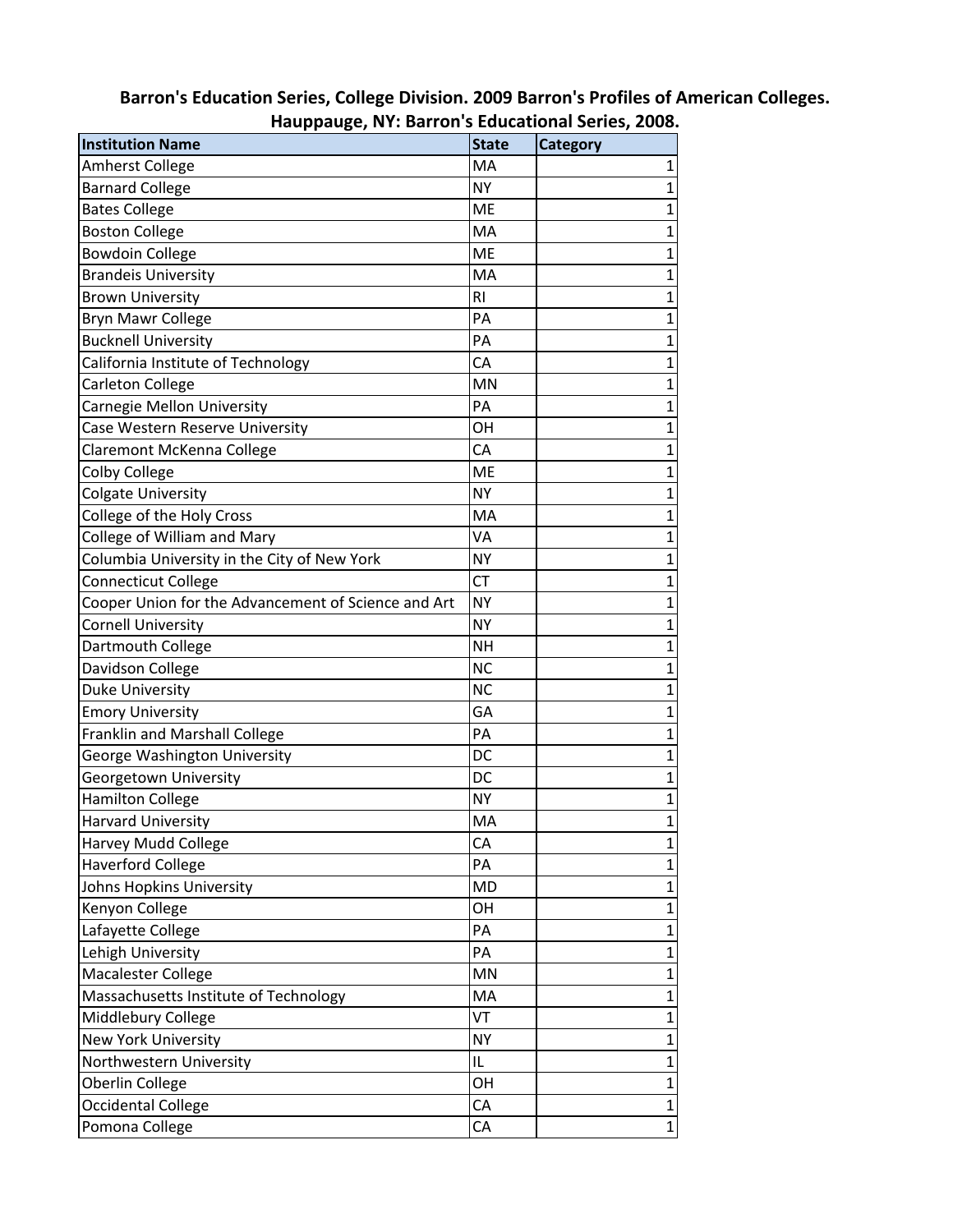| <b>Princeton University</b>                 | <b>NJ</b><br>1              |
|---------------------------------------------|-----------------------------|
| <b>Reed College</b>                         | OR<br>$\mathbf{1}$          |
| Rensselaer Polytechnic Institute            | $\overline{1}$<br><b>NY</b> |
| <b>Rice University</b>                      | $\overline{1}$<br><b>TX</b> |
| Rose-Hulman Institute of Technology         | IN<br>1                     |
| <b>Scripps College</b>                      | CA<br>1                     |
| <b>Stanford University</b>                  | 1<br>CA                     |
| Swarthmore College                          | PA<br>$\mathbf{1}$          |
| The College of New Jersey                   | <b>NJ</b><br>$\mathbf{1}$   |
| <b>Tufts University</b>                     | $\overline{1}$<br>MA        |
| Tulane University of Louisiana              | $\mathbf{1}$<br>LA          |
| United States Air Force Academy             | $\overline{1}$<br>CO        |
| United States Military Academy              | $\mathbf{1}$<br><b>NY</b>   |
| <b>United States Naval Academy</b>          | <b>MD</b><br>$\mathbf{1}$   |
| University of California-Los Angeles        | CA<br>$\overline{1}$        |
| University of Chicago                       | IL<br>1                     |
| University of Miami                         | <b>FL</b><br>$\mathbf{1}$   |
| University of North Carolina at Chapel Hill | <b>NC</b><br>$\mathbf 1$    |
| University of Notre Dame                    | 1<br>IN                     |
| University of Pennsylvania                  | PA<br>$\overline{1}$        |
| University of Richmond                      | VA<br>1                     |
| University of Rochester                     | <b>NY</b><br>1              |
| University of Southern California           | CA<br>$\mathbf{1}$          |
| University of Virginia-Main Campus          | <b>VA</b><br>1              |
| Vanderbilt University                       | <b>TN</b><br>1              |
| Vassar College                              | <b>NY</b><br>$\overline{1}$ |
| Villanova University                        | $\mathbf{1}$<br>PA          |
| <b>Wake Forest University</b>               | <b>NC</b><br>1              |
| <b>Washington and Lee University</b>        | VA<br>$\mathbf{1}$          |
| <b>Washington Theological Union</b>         | $\mathbf{1}$<br>DC          |
| Washington University in St Louis           | $\mathbf 1$<br><b>MO</b>    |
| Webb Institute                              | $\overline{1}$<br><b>NY</b> |
| <b>Wellesley College</b>                    | MA<br>1                     |
| Wesleyan University                         | <b>CT</b><br>$\mathbf 1$    |
| <b>Whitman College</b>                      | $\mathbf{1}$<br><b>WA</b>   |
| Williams College                            | $\mathbf{1}$<br>MA          |
| <b>Yale University</b>                      | $\mathbf{1}$<br><b>CT</b>   |
| American University                         | $\overline{2}$<br>DC        |
| <b>Bard College</b>                         | $\overline{2}$<br><b>NY</b> |
| <b>Beloit College</b>                       | $\overline{2}$<br>WI        |
| <b>Boston University</b>                    | $\overline{2}$<br>MA        |
| Centre College                              | $\overline{2}$<br>KY        |
| Colorado College                            | $\overline{2}$<br>CO        |
| <b>Denison University</b>                   | $\overline{2}$<br>OH        |
| Dickinson College                           | $\overline{2}$<br>PA        |
| <b>Furman University</b>                    | $\overline{2}$<br>SC        |
| Georgia Institute of Technology-Main Campus | $\overline{2}$<br>GA        |
| Gettysburg College                          | $\overline{2}$<br>PA        |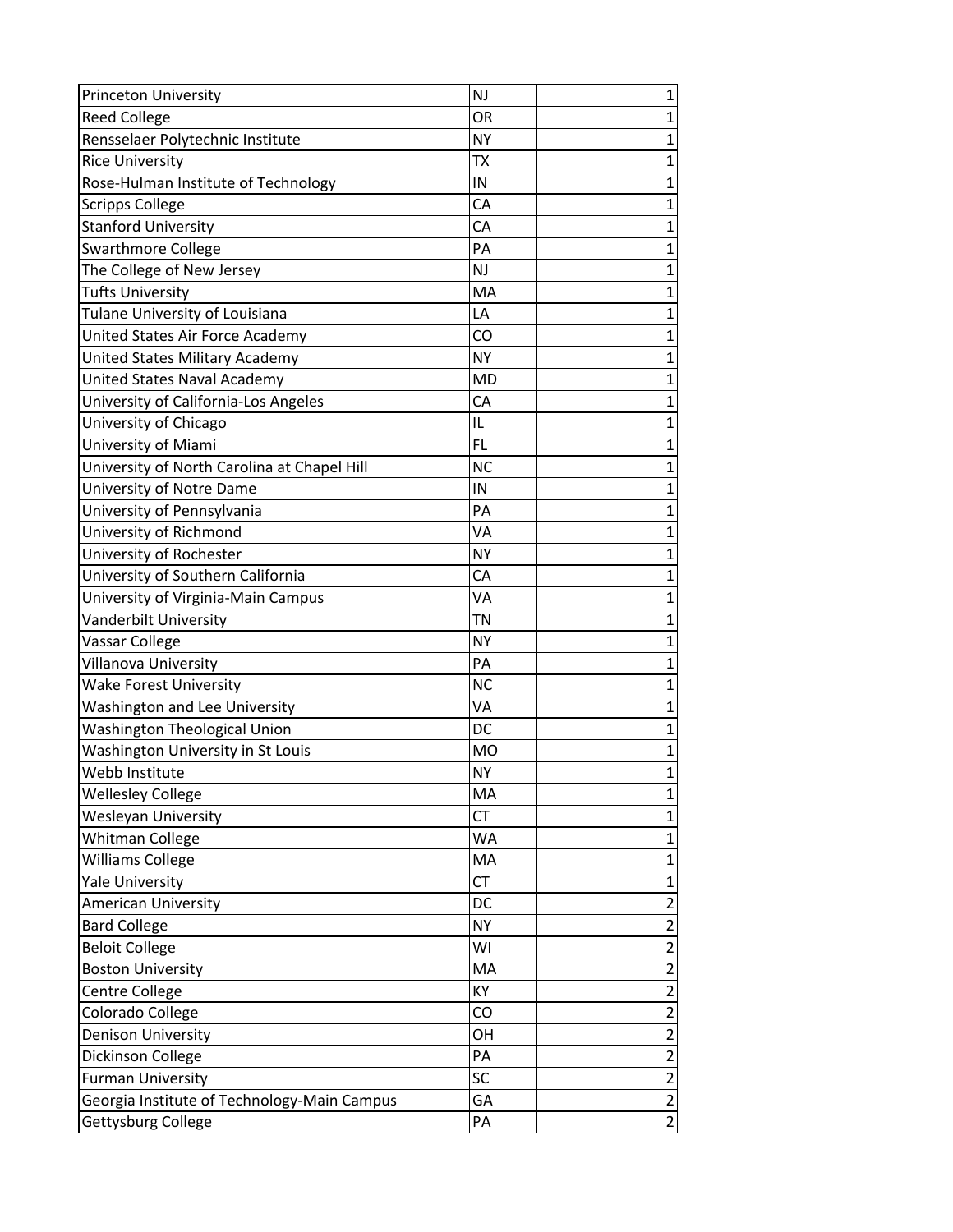| <b>Grove City College</b>                  | PA        | $\overline{\mathbf{c}}$ |
|--------------------------------------------|-----------|-------------------------|
| <b>Hendrix College</b>                     | AR        | $\overline{2}$          |
| Hillsdale College                          | MI        | $\overline{2}$          |
| Illinois Institute of Technology           | IL        | $\overline{2}$          |
| Illinois Wesleyan University               | IL        | $\overline{c}$          |
| Knox College                               | IL        | $\overline{2}$          |
| Lawrence University                        | WI        | $\overline{2}$          |
| Mount Holyoke College                      | MA        | $\overline{2}$          |
| New College of Florida                     | <b>FL</b> | $\overline{2}$          |
| <b>Rhodes College</b>                      | ΤN        | $\overline{2}$          |
| Skidmore College                           | <b>NY</b> | $\overline{2}$          |
| <b>Smith College</b>                       | MA        | $\overline{2}$          |
| St. John's College                         | <b>MD</b> | $\overline{2}$          |
| St. Olaf College                           | MN        | $\overline{2}$          |
| <b>SUNY at Binghamton</b>                  | <b>NY</b> | $\overline{c}$          |
| <b>SUNY at Geneseo</b>                     | <b>NY</b> | $\overline{2}$          |
| The New School                             | <b>NY</b> | $\overline{2}$          |
| <b>Thomas Aquinas College</b>              | CA        | $\overline{2}$          |
| <b>Trinity University</b>                  | ТX        | $\overline{2}$          |
| University of California-Berkeley          | CA        | $\overline{c}$          |
| University of Illinois at Urbana-Champaign | IL        | $\overline{2}$          |
| University of Michigan-Ann Arbor           | MI        | $\overline{2}$          |
| University of Wisconsin-Madison            | WI        | $\overline{c}$          |
| <b>Wheaton College</b>                     | IL        | $\overline{2}$          |
| Worcester Polytechnic Institute            | MA        | $\overline{2}$          |
| <b>Agnes Scott College</b>                 | GA        | 3                       |
| Augustana College                          | IL        | $\overline{3}$          |
| <b>Austin College</b>                      | <b>TX</b> | $\overline{3}$          |
| <b>Babson College</b>                      | MA        | $\overline{3}$          |
| <b>Baylor University</b>                   | ТX        | $\overline{3}$          |
| <b>Bennington College</b>                  | VT        | $\overline{3}$          |
| <b>Bentley College</b>                     | MA        | $\overline{3}$          |
| Chapman University                         | CA        | $\mathbf{3}$            |
| <b>Clark University</b>                    | MA        | $\overline{3}$          |
| <b>Clemson University</b>                  | SC        | $\overline{3}$          |
| Colorado School of Mines                   | CO        | $\overline{3}$          |
| <b>Elon University</b>                     | <b>NC</b> | $\overline{3}$          |
| <b>Emerson College</b>                     | MA        | $\overline{3}$          |
| Fordham University                         | <b>NY</b> | $\overline{3}$          |
| Gonzaga University                         | <b>WA</b> | $\overline{3}$          |
| <b>Grinnell College</b>                    | IA        | $\overline{3}$          |
| <b>Gustavus Adolphus College</b>           | MN        | $\overline{3}$          |
| Hampshire College                          | MA        | $\overline{3}$          |
| Jewish Theological Seminary of America     | <b>NY</b> | $\overline{\mathbf{3}}$ |
| Kalamazoo College                          | MI        |                         |
| <b>Kettering University</b>                | MI        | $\frac{3}{3}$           |
| Loyola College in Maryland                 | MD        | $\overline{3}$          |
| Loyola University Chicago                  | IL        | $\overline{3}$          |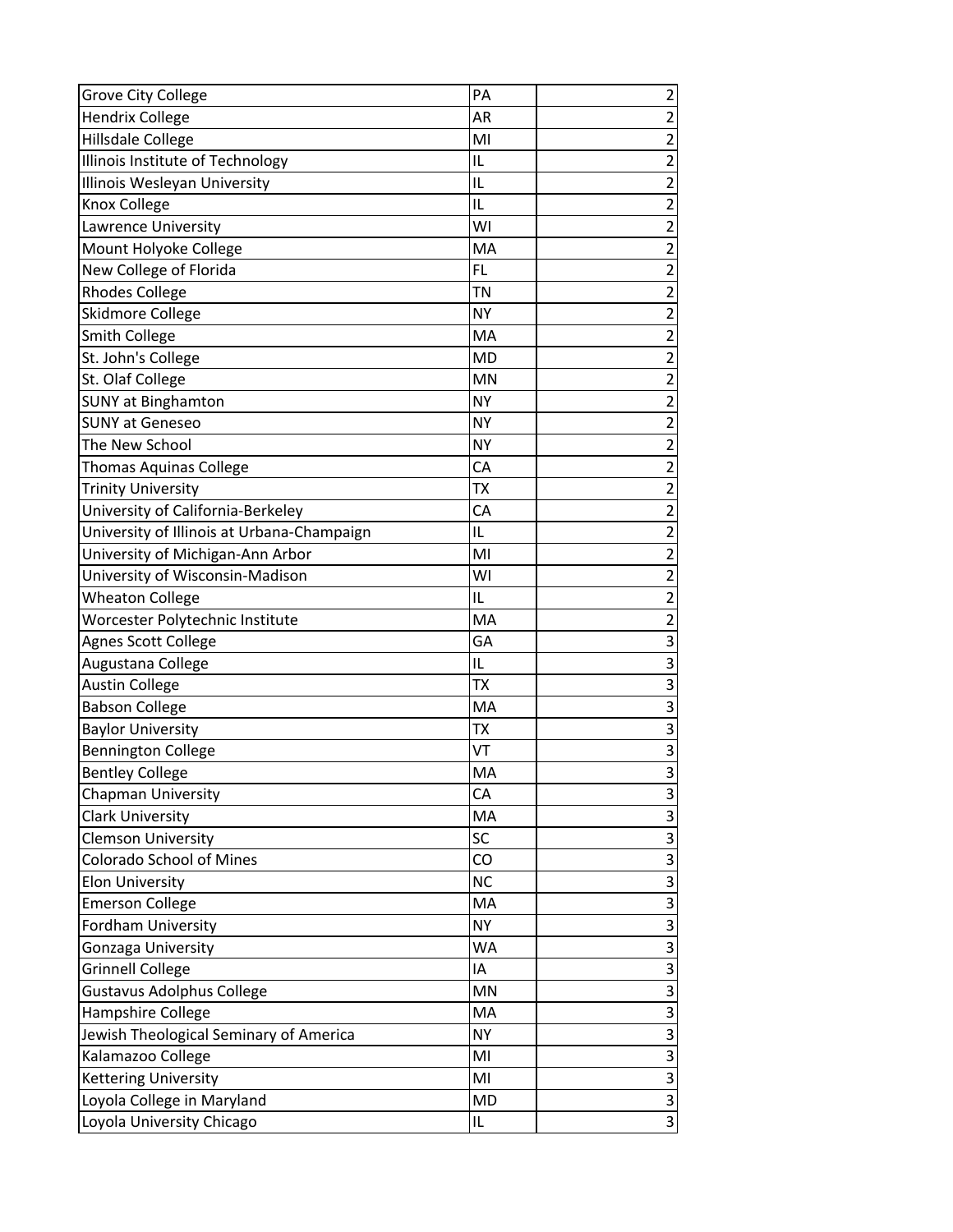| Loyola University New Orleans                       | LA        | 3                       |
|-----------------------------------------------------|-----------|-------------------------|
| Lyon College                                        | AR        | $\overline{3}$          |
| Marquette University                                | WI        | $\overline{3}$          |
| Milwaukee School of Engineering                     | WI        | $\overline{3}$          |
| Muhlenberg College                                  | PA        | $\overline{3}$          |
| New Mexico Institute of Mining and Technology       | <b>NM</b> | $\overline{3}$          |
| Northeastern University                             | MA        | $\overline{3}$          |
| Ohio State University-Main Campus                   | OH        | $\overline{3}$          |
| Pepperdine University                               | CA        | $\overline{3}$          |
| Pitzer College                                      | CA        | $\overline{3}$          |
| Providence College                                  | RI        | $\overline{3}$          |
| Quinnipiac University                               | <b>CT</b> | $\overline{3}$          |
| Ramapo College of New Jersey                        | <b>NJ</b> | $\overline{3}$          |
| <b>Rollins College</b>                              | <b>FL</b> | $\overline{3}$          |
| <b>Rutgers University-New Brunswick</b>             | <b>NJ</b> | $\overline{3}$          |
| Santa Clara University                              | CA        | $\overline{3}$          |
| Sarah Lawrence College                              | <b>NY</b> | $\overline{3}$          |
| Sewanee: The University of the South                | TN        | $\overline{3}$          |
| Southern Methodist University                       | ТX        | $\overline{3}$          |
| Southwestern University                             | <b>TX</b> | $\overline{3}$          |
| St John's College                                   | <b>NM</b> | $\overline{3}$          |
| <b>St Lawrence University</b>                       | <b>NY</b> | $\overline{3}$          |
| St Mary's College of Maryland                       | <b>MD</b> | $\overline{3}$          |
| Stevens Institute of Technology                     | NJ        | $\overline{3}$          |
| <b>Stony Brook University</b>                       | <b>NY</b> | $\overline{3}$          |
| <b>Syracuse University</b>                          | <b>NY</b> | $\overline{\mathbf{3}}$ |
| Texas A & M University                              | ТX        | $\overline{3}$          |
| Texas Christian University                          | <b>TX</b> | $\overline{3}$          |
| The University of Texas at Austin                   | <b>TX</b> | $\overline{3}$          |
| The University of Texas at Dallas                   | ТX        | $\overline{3}$          |
| <b>Trinity College</b>                              | <b>CT</b> | $\overline{3}$          |
| <b>Union College</b>                                | <b>NY</b> | $\overline{3}$          |
| United States Coast Guard Academy                   | <b>CT</b> | $\mathbf{3}$            |
| United States Merchant Marine Academy               | <b>NY</b> | $\overline{3}$          |
| University of California-Irvine                     | CA        | $\overline{3}$          |
| University of California-San Diego                  | СA        | $\overline{3}$          |
| University of California-Santa Barbara              | CA        | 3                       |
| University of Connecticut                           | <b>CT</b> | $\overline{3}$          |
| University of Florida                               | FL.       | $\overline{3}$          |
| University of Georgia                               | GA        | $\overline{3}$          |
| University of Maryland-College Park                 | MD        | $\overline{3}$          |
| University of Minnesota-Twin Cities                 | MN        | $\overline{3}$          |
| University of Pittsburgh-Pittsburgh Campus          | PA        | $\overline{3}$          |
| University of Puget Sound                           | WA        | $\overline{3}$          |
| University of San Diego                             | CA        |                         |
| University of Tulsa                                 | OK        | $\frac{3}{3}$           |
| Virginia Polytechnic Institute and State University | VA        | $\overline{3}$          |
| <b>Westmont College</b>                             | CA        | $\overline{3}$          |